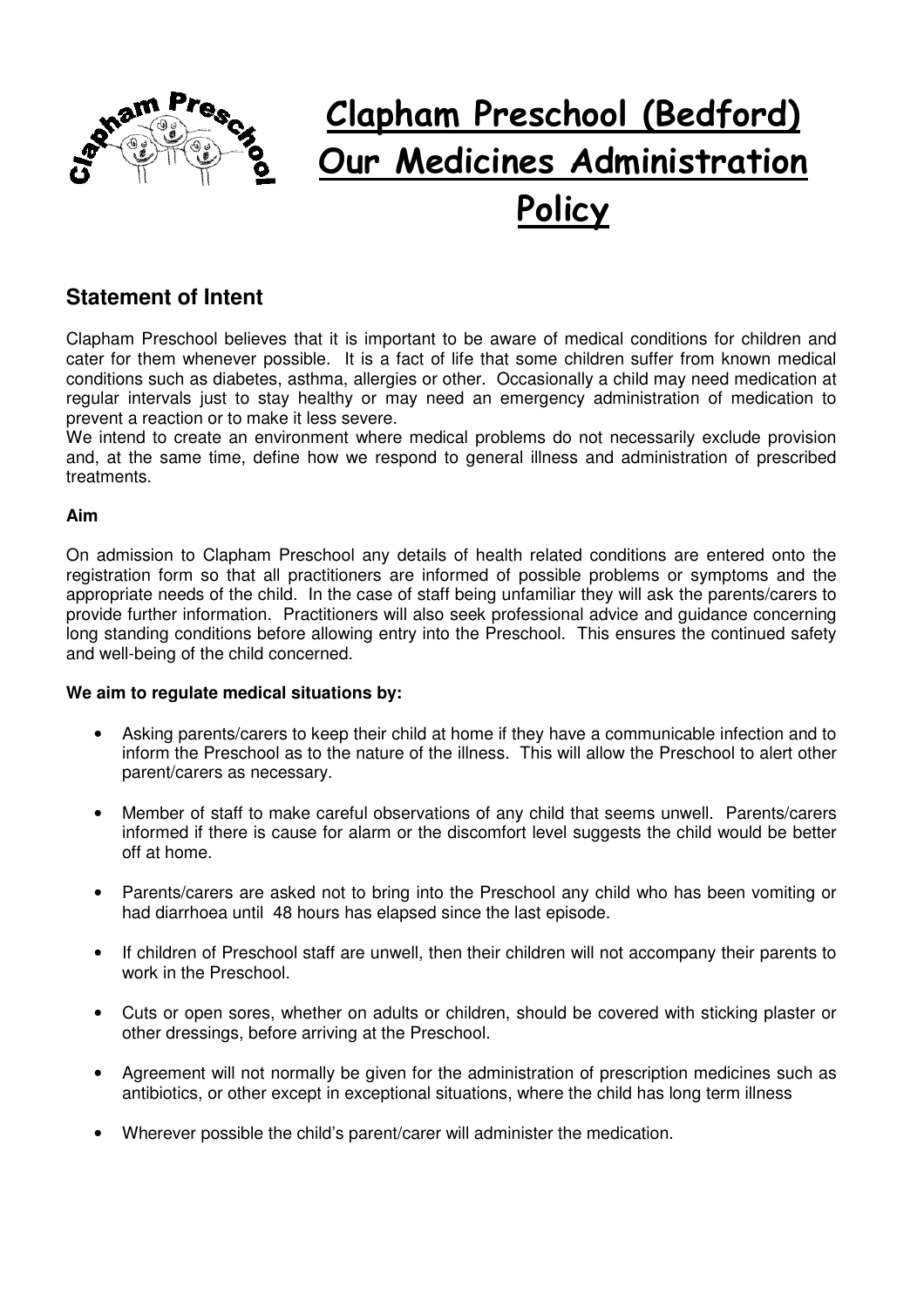- When it is agreed that medication be administered at Preschool, then it must be prescribed by a GP or Health Professional, be provided in the original pharmaceutical bottle clearly labeled with instructions indicating how to administer the dosage.
- The parent/carer must complete a Medical Plan giving authorization for staff to administer medication and sign before any action is taken and provide information giving precise instructions about dosage and methods of administration.
- Asthma inhalers are considered by most Insurers to be oral medication and therefore must be included in the guidelines of this Policy as if they are prescription medicines. In exceptional circumstances when agreement is made the following conditions will apply (please refer to the Asthma Policy for guidance).
	- 1. The parent/carer must complete a Medical Plan accompanied by a letter from a Health Professional.
	- 2. Information must be provided by the parent/carer giving clear instructions about the dosage, administration and permission for a member of staff to follow the instructions.
- All medications will be kept within the reach of staff or in the fridge, except asthma inhalers (please refer to Asthma Policy guidelines).
- The Medical Plan will include the name of child receiving medication, the date, the time(s) that the medication is to be administered, and the signatures of both the parent/carer and the member of staff who has administered each dose.

### **First Aid**

Clapham Preschool will ensure that the First Aid Equipment is kept clean, replenished and replaced as necessary. Sterile items will be kept sealed in their packages until needed. There will always be on premises at least one person trained to administer First Aid to children including adults if needed.

### **Special Medical Circumstances**

The following relates to the case of the administration of life saving medication such as insulin or adrenalin injections, use of nebulisers and auto injectors for anaphylactic shock reactions to allergies to nuts, eggs or similar. It also relates to children requiring specialized equipment to help with everyday life. In all such cases specialist advice will be sought from the Preschool's insurance company and Local Education Authority. If agreement is provided the following conditions will apply:

- All medication must be prescribed by a General Practitioner or Health Professional and have clear instructions in how to administer any medication.
- Information will be obtained from parent/carers on a Medical Plan giving clear instructions about the dosage, administration of medicine, use of equipment and permission for a member of staff to follow the instructions.
- All medications will be kept in Medicap bags clearly labeled with the child's Medical Plan ready for emergency evauation.